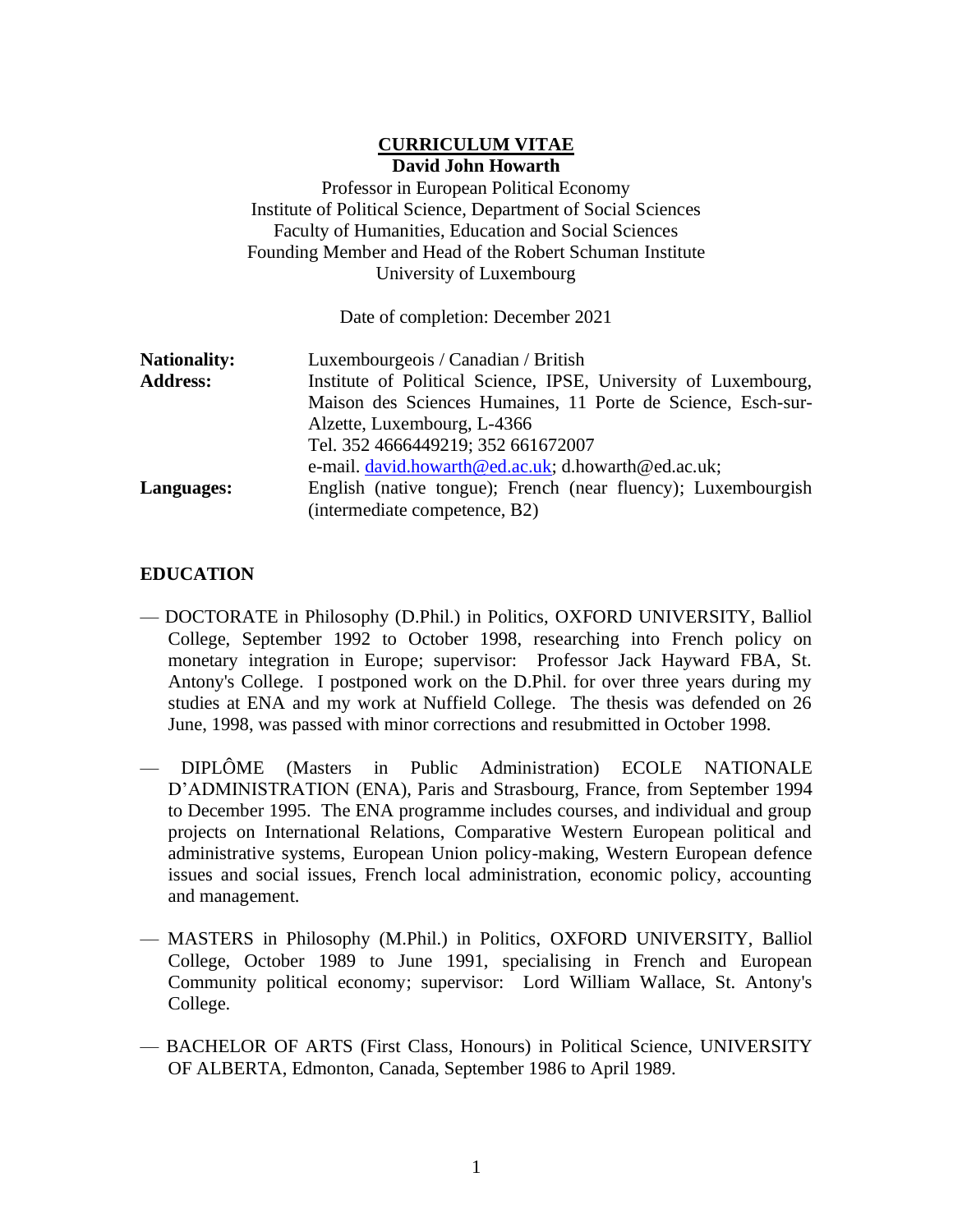### **CAREER**

- PROFESSOR in European Political Economy, UNIVERSITE DU LUXEMBOURG, from September 2012. Head of the Institute of Political Science, from 2013-2020. Head of the Robert Schuman Initiative / Jean Monnet Centre of Excellence, from September 2018.
- JEAN MONNET CHAIR, DEPARTMENT OF POLITICS, UNIVERSITY OF EDINBURGH, from September 2008; SENIOR LECTUER from August 2005; LECTURER (UPPER GRADE) from September 2003 to August 2005.
- LECTURER IN POLITICS, DEPARTMENT OF POLITICS, QUEEN MARY COLLEGE, UNIVERSITY OF LONDON, from September 2000 to August 2003.
- ASSISTANT PROFESSOR IN EUROPEAN POLITICS, NEW YORK UNIVERSITY-LONDON, from September 2000 to June 2003. This was a part-time post involving three to six hours of teaching per week but academic staff were officially accorded the title of Assistant Professor.
- LECTURER IN EUROPEAN POLITICS, ASTON UNIVERSITY, from September 1997 to September 2000. European Studies Programme Tutor and ES Dissertation Coordinator.
- RESEARCH OFFICER, NUFFIELD COLLEGE, OXFORD, ESRC Whitehall project on Policy Co-ordination in Western European Core Executives led by Dr. Vincent Wright and Professor Jack Hayward, from January 1996 to September 1997.
- *ENA* INTERN in the office of the French Prefect in Martinique, September to December, 1994.
- PARLIAMENTARY INTERN, Canadian Federal Parliamentary Internship Programme, 1991-2. I was selected to serve as one of ten parliamentary interns.
- RHODES SCHOLAR, 1989, funding three years of study at the University of Oxford.
- HONOURS AWARD, University of Alberta, 1989, for the second highest grades assigned in the Faculty of Arts in my graduating year (out of approximately a thousand students graduating).
- ALEXANDER MACGIBBON AWARD, University of Alberta, 1989, for the highest grades in Political Science in my graduating year (out of approximately a hundred students).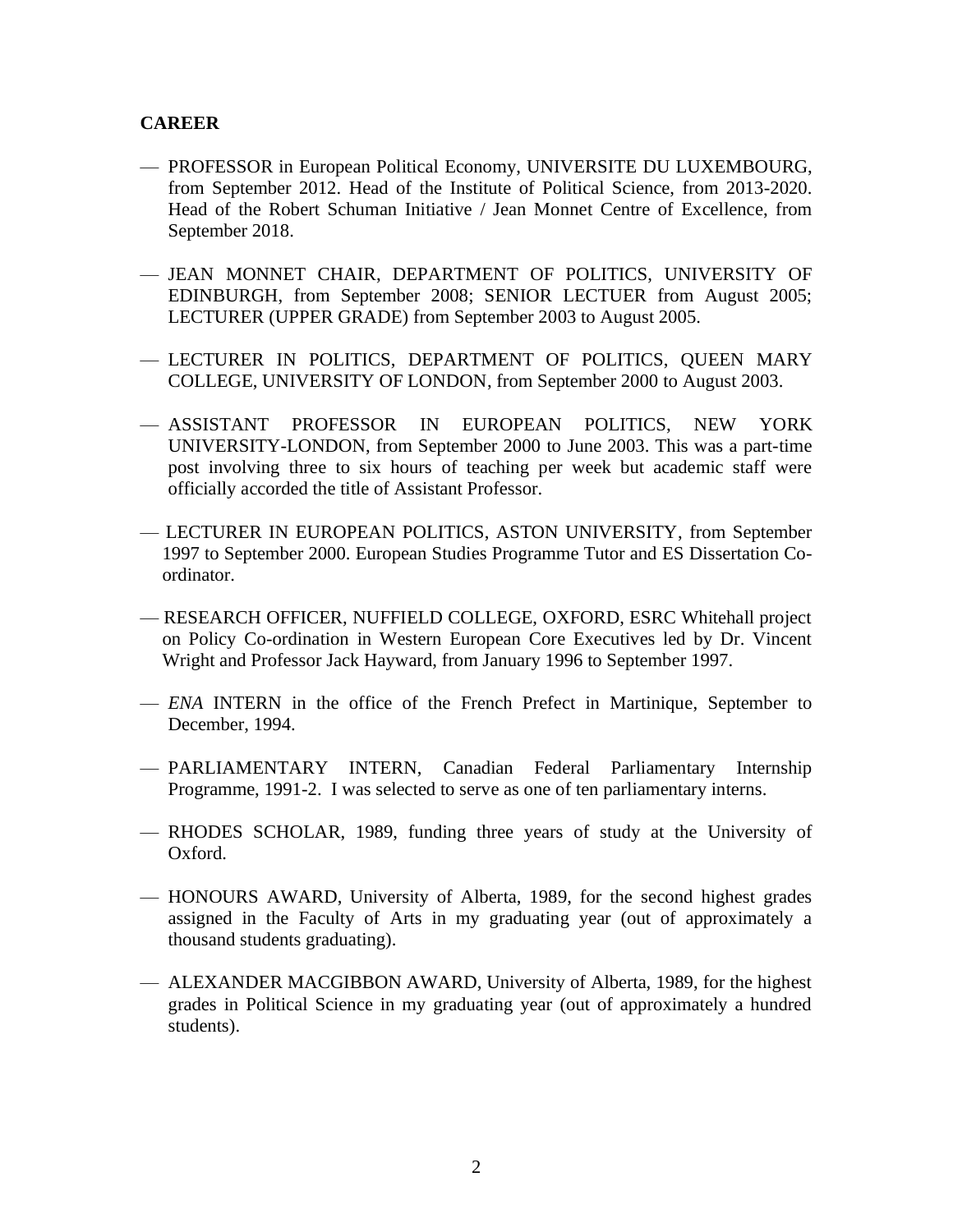#### **Visiting Positions**

- VISITING PROFESSOR, Department of Political Science, Leiden University, February-July 2020, February-July 2021.
- VISITING RESEARCH FELLOW, CEVIPOF (Centre de la Vie Politique française), PARIS, FRANCE, March-end June 2005.
- VISITING EUROPEAN SCHOLAR, DEPARTMENT OF POLITICS, UNIVERSITY OF VICTORIA, B.C., Canada, July-August 2002, July-August 2005, July-August 2010, July-August 2011.
- VISITING SCHOLAR AT MENDEL UNIVERSITY, BRNO, CZECH REPUBLIC, regularly from Autumn 1998 to 2004 (Organised through the European Union's Tempus programme). This has involved ten visits of one to two weeks to lecture on the European Union and European policy-making for the Department of Economics and Business and provide advice on curriculum development.
- VISITING EUROPEAN SCHOLAR, CENTRE FOR EUROPEAN STUDIES, NEW YORK UNIVERSITY, NEW YORK, July-August 2003.

#### **Academic administration**

- HEAD, Robert Schuman Initiative and the Jean Monnet Centre of Excellence (renewed for three years) at the University of Luxembourg, from September 2018 to the present.
- HEAD, Institute of Political Science, University of Luxembourg, from December 2013 to 2020.
- FOUNDING MEMBER of the Robert Schuman Institute for European Affairs and the Jean Monnet Centre of Excellence at the University of Luxembourg, from September 2015 to the present.
- DIRECTOR of the MSc in International and European Politics from 2010-2012. This is one of the most successful\* International Relations-oriented taught masters programmes in the United Kingdom. (\*Measured in terms of student numbers and number of applicants.)
- DIRECTOR of the MSc in European Union Politics and Law since 2009-2012. This was one of the very few British graduate level programmes with an interdisciplinary (law, political science and economics) focus upon the European Union.
- EUROPA INSTITUTE STEERING COMMITTEE MEMBER. The Europa Institute is the University of Edinburgh's interdisciplinary academic body that brings together the UK's largest concentration of scholars working on the European Union.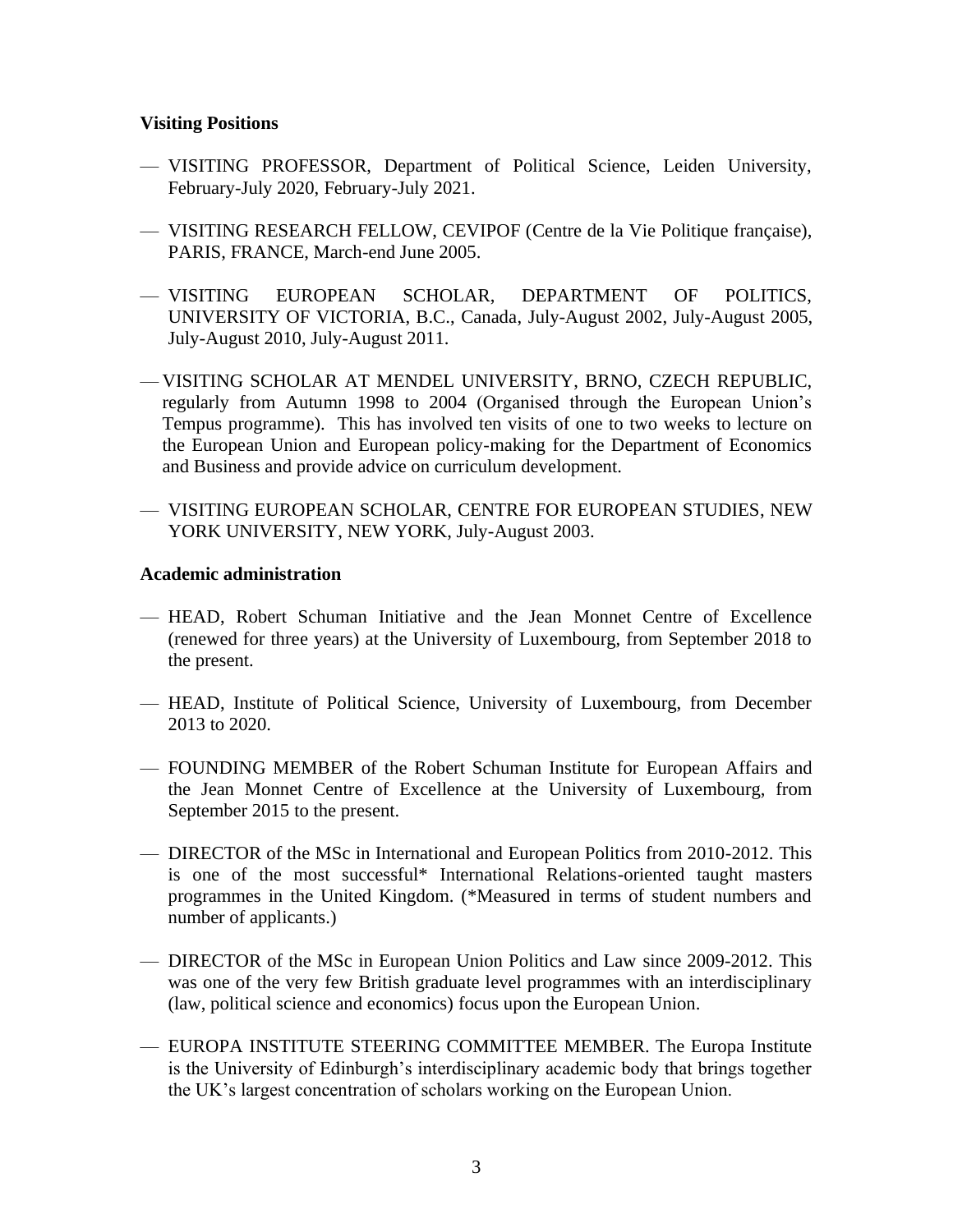- DIRECTOR OF THE JEAN MONNET CENTRE OF EXCELLENCE (from 2010- 2012 with committed funding for a five-year period).
- HEAD OF THE EUROPEAN INTEGRATION RESEARCH GROUP at the University of Edinburgh since 2005. This group involves over forty academics and PhD students in the Schools of Social and Political Studies and Law.
- LIBRARY OFFICER for the School of Social and Political Studies, University of Edinburgh. I was responsible for all university library matters affecting the School of Social and Political Studies.

## **GRANTS**

### **Research**

- **€250,000 European Commission, Fifth Framework funding for a project on the Development of a European public space** (Europub) for the Department of Politics at Queen Mary College, University of London, 2000 to 2004. I worked on our application for this funding bid in conjunction with several other universities and research centres in the EU. I used approximately  $640,000$  of this funding for research and conference trips, research assistance and, indirectly, teaching buy-out.
- **British Academy small grants (£5000, £7000, £7000, £7000) awarded in 2000, 2004, 2007 and 2011** to finance preliminary research for a book on the ECB and projects on European economic governance.
- **European Commission, Seventh Framework funding for Mercury, a project on the EU in international affairs**, for the Department of Politics and IR at the University of Edinburgh (lead partner), 2008-12. I worked on our application for this funding bid in conjunction with several other universities and research centres in the EU and globally. I used approximately £20,000 of this funding for research and conference trips, research assistance and, indirectly, teaching buy-out.
- **Andrew Carnegie Foundation research grant (£8000) awarded in 2009** to finance research on European financial systems and the credit crisis.
- **Intermobility grants (FNR-Luxembourg)** to bring to the University of Luxembourg Professor Lucia Quaglia for 12 months (September 2014-August 2015) (120,000 euros) and Professor James Savage for four months (September 2015-December 2015) (60,000 euros).
- **Internal Research Grant (University of Luxembourg) (€185,500)** to fund a PhD student and research travel connected to a project focused on the convergence of banking supervision in the euro area (September 2017-September 2020). This is a competitively awarded grant.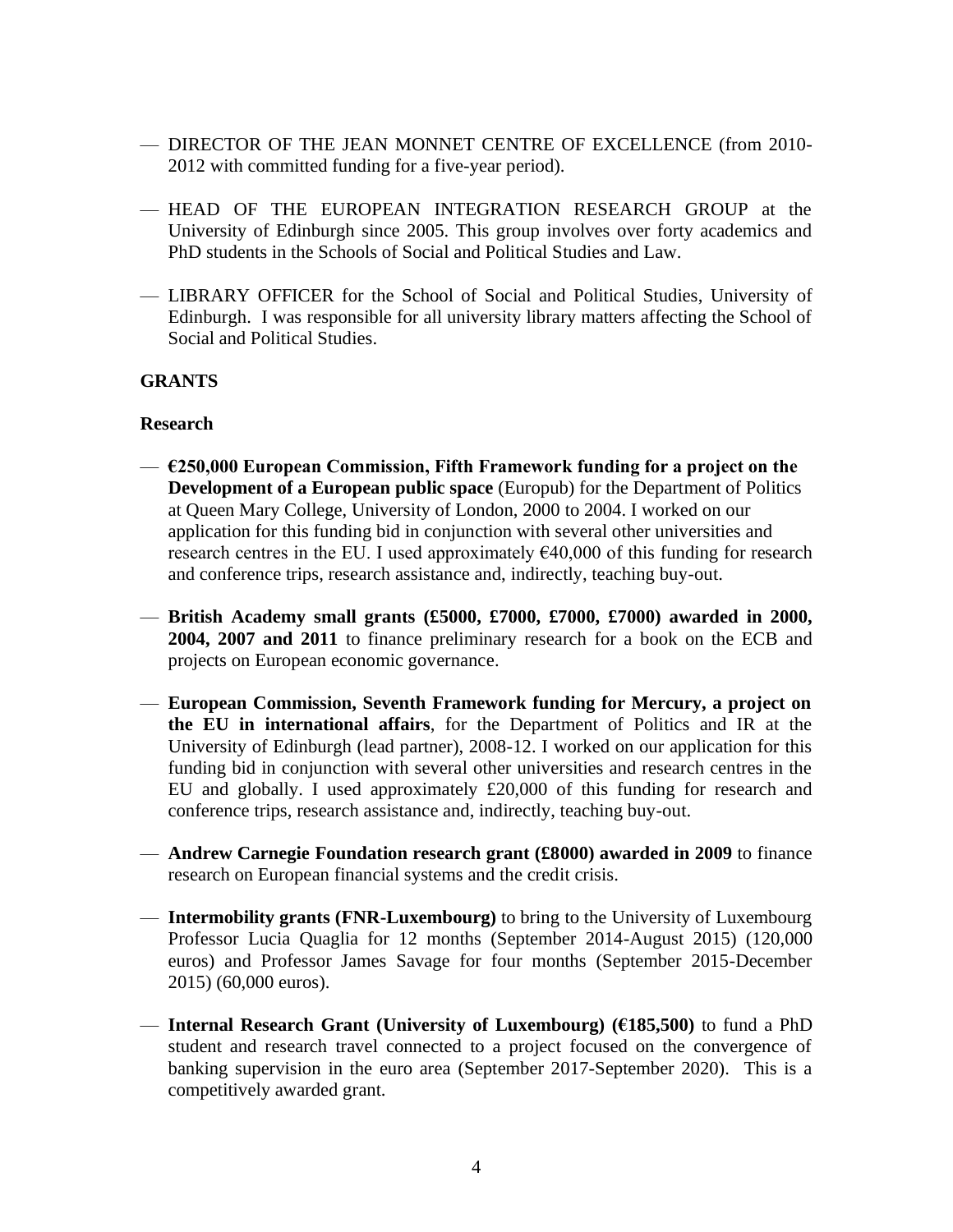- **Research excellence incentive funds (University of Luxembourg) (€10,000)**  awarded in 2018. This funding was granted in recognition of my position as one of the best published academics in my Faculty – based on the number of Top 10% and Q1 academic journal articles published (according to ISI-Reuters and Scopus) and books published with leadings academic publishers.
- **FNR CORE research grant (2020-2023)** for a project on the construction of European banking supervision  $(\text{\textsterling}240,000 + \text{University of Luxembourg contribution})$ to fund a research assistant and research costs.

### **Teaching, research and academic leadership grants**

- **Jean Monnet Module** (2006 to 2009). I ran this EU-funded module at the University of Edinburgh, providing  $\epsilon$ 20,000 (15,000 from the EU and 5,000 from the University) over three years for visiting speakers and teaching assistance.
- **Jean Monnet Chair** (2008 to 2011). This provided  $\epsilon$ 60,000 (45,000 from the EU and 15,000 from the University) over three years for visiting speakers, research activities, teaching assistance and outreach to the wider community on EU-related subjects.
- **Jean Monnet Centre of Excellence (EU funding from 2010 to 2013**). This provides  $\epsilon$ 100,000 (**75,000 from the EU** and 25,000 from the University of Edinburgh) over three years for visiting speakers, teaching assistance and outreach to the wider community on EU-related subjects. I applied for this funding and I am running the Centre of Excellence over the three-year period.
- **Jean Monnet Centre of Excellence (EU-Erasmus funding from September 2015 to September** 2018). This funding provides  $\epsilon$ 100,000 over three years for conference and workshop organisation, visiting speakers, teaching assistance and outreach to the wider community on EU-related subjects. I was one of six applicants for the funding and one of six JMCE Executive Committee members.
- **Jean Monnet Centre of Excellence (EU-Erasmus funding from September 2018 to end August 2022**). This funding provides  $£100,000$  over three years for conference and workshop organisation, visiting speakers, and outreach to the wider community on EU-related subjects. I was the PI, lead applicant, for the funding and one of seven JMCE Executive Committee members.
- **PRIDE Scheme (FNR) Doctoral Training Unit (REMS),** Founding member of an interdisciplinary research unit between the Research Unit of Law, the Institute of Political Science and the Max Planck Institute of Luxembourg on 'Enforcement in Multilevel Regulatory Regimes'; one PhD position connected to this grant.
- **AFR Doctoral Funding Scheme (FNR),** funded PhD positions in 2013 and 2017.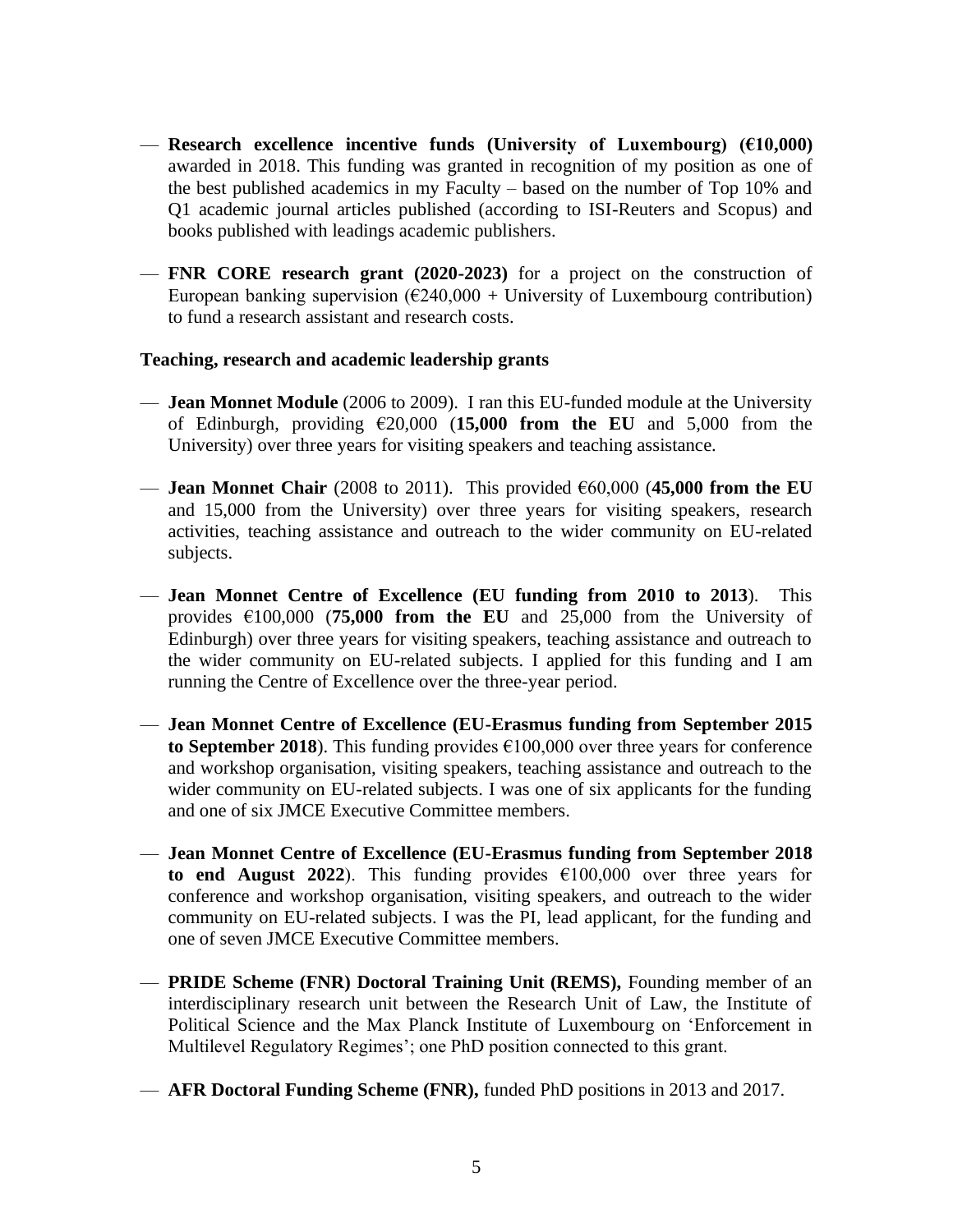#### **Conference organisation grants** (not from home university)

- **UACES Workshop grants (£1000)** for workshops organised in 1999, 2003, 2006, 2009.
- **British Academy conference grant (£2000)** for a 2006 workshop on economic interests and European integration.
- **New York University (NYU) conference grant (£8000)** for the organisation of a major conference on EU Economic Governance at Senate House, London in April 2003.
- **Europa Institute seminar series grant (£6500)** for the organisation of a series of conferences and seminars on the topic of the EU and the financial crisis, in 2009 and 2010.
- **EU Commission Economic Governance grant (** $615,000$ **)** for the organisation of a conference (May 2012) on EU Economic Governance at the University of Edinburgh.

#### **Conference attendance grants**

— **Conference funding grants.** British Academy overseas travel grants (2000 / 2001 / 2002 / 2004 / 2006 / 2007 / 2009). I have been paid to attend over a dozen conferences and received honoraria from several North American universities.

### **CONTRIBUTIONS TO THE ACADEMIC COMMUNITY**

- CO-EDITOR (with Chad Damro and Elaine Fahey) of the UACES-Routledge Book Series on Contemporary European Studies, from 2015. This is one of the leading book series on European Union affairs and European integration.
- EDITORIAL BOARD MEMBER, *Journal of Economic Policy Reform*, Taylor and Francis, Routledge, from 2015.
- CO-CHAIR (with Tal Sadeh) European Union Studies Association (USA) Political Economy section, from March 2005 to April 2009.
- COMMITTEE MEMBER, UACES, British ECSA, from April 2005 to August 2008. I was elected as one of ten members of the committee. Apart from regular committee work, two of my specific duties were the allocation of European Commission scholarship money (provided via UACES) and the organisation of the UACESsponsored Treaty of Rome, 50<sup>th</sup> Anniversary Conference, at the Foreign and Commonwealth Office in March 2007.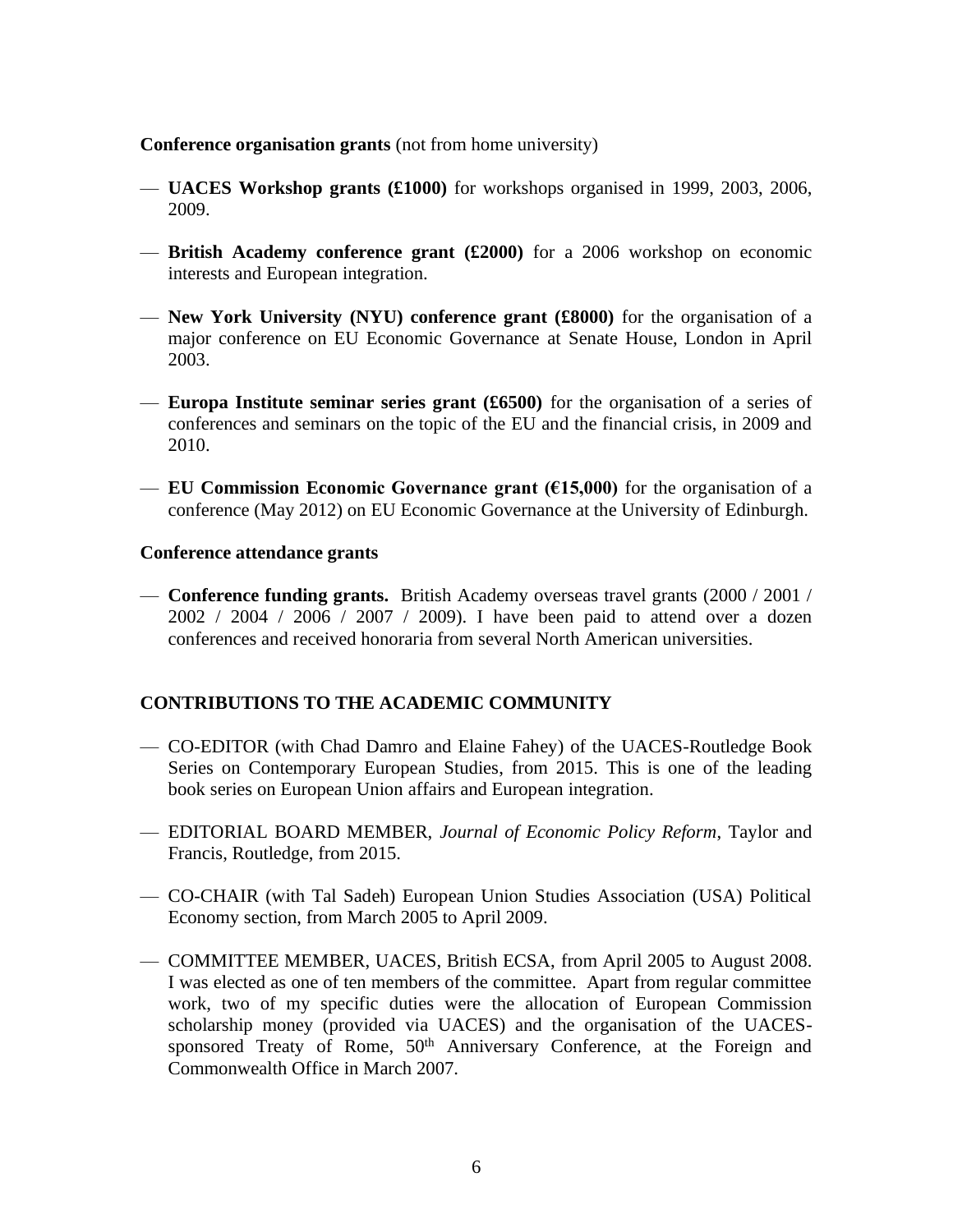- CO-EDITOR (with Patrick Crowley) *Current European Economics and Politics*, relaunched, published by Nova Science, New York, NY, from June 2004 to 2009.
- EXTERNAL EXAMINER, Foundation Degree in Social and Political Sciences, Oxford University, Department of Continuing Education, from 2000; Transmanche Masters and European Union politics degrees, University of Kent, from September 2005 to October 2009; King's College, University of London, International Relations and European Studies (undergraduate degree programmes), from September 2010 to September 2013.
- MEMBER of Political Studies Association (UK), since 1996; European Union Studies Association (US) since 1997; University Association for Contemporary European Studies (UACES), since 1997.
- CONSULTATION: Adviser to the UK Foreign and Commonwealth Office on the European Union and French politics and economics; several dozen appearances on BBC TV and Radio programmes on EU policy matters (notably the Euro) (including BBC Breakfast, News 24, World Business Report), Luxembourg Public Radio 100.7.

### **PHD RESEARCH SUPERVISION**

I have supervised (as first supervisor) on thirteen PhD theses since 1999, eight of which have been completed to date, and acted as second supervisor for an additional ten PhD students. I am currently (as of February 2021) **first supervisor to five PhD students** and second supervisor to another five.

*Current PhD students* (as of February 2021)

- Farida Valieva, French Development Bank, from 2016, The Harmonisation of Bank Supervisory Practices in the European Single Supervisory Mechanism.
- Martin Sacher, FNR AFR, from 2017, The role of the European Commission in enforcing the European Semester (EU fiscal policy).
- Sebastien Commain, Internal Research Grant, from 2017, Bank Lobbies in Europe and EU Capital Requirement Legislation.
- Moritz Rehm, doctoral assistant, from 2018, The creation of a European Monetary Fund.
- Laura Pierret, FNR Core funded, from 2020, The concept of moral hazard in EU economic governance.

Seven of my former PhD students are working full time in academic positions, one is working at the European Central Bank, and one is working in UK local government.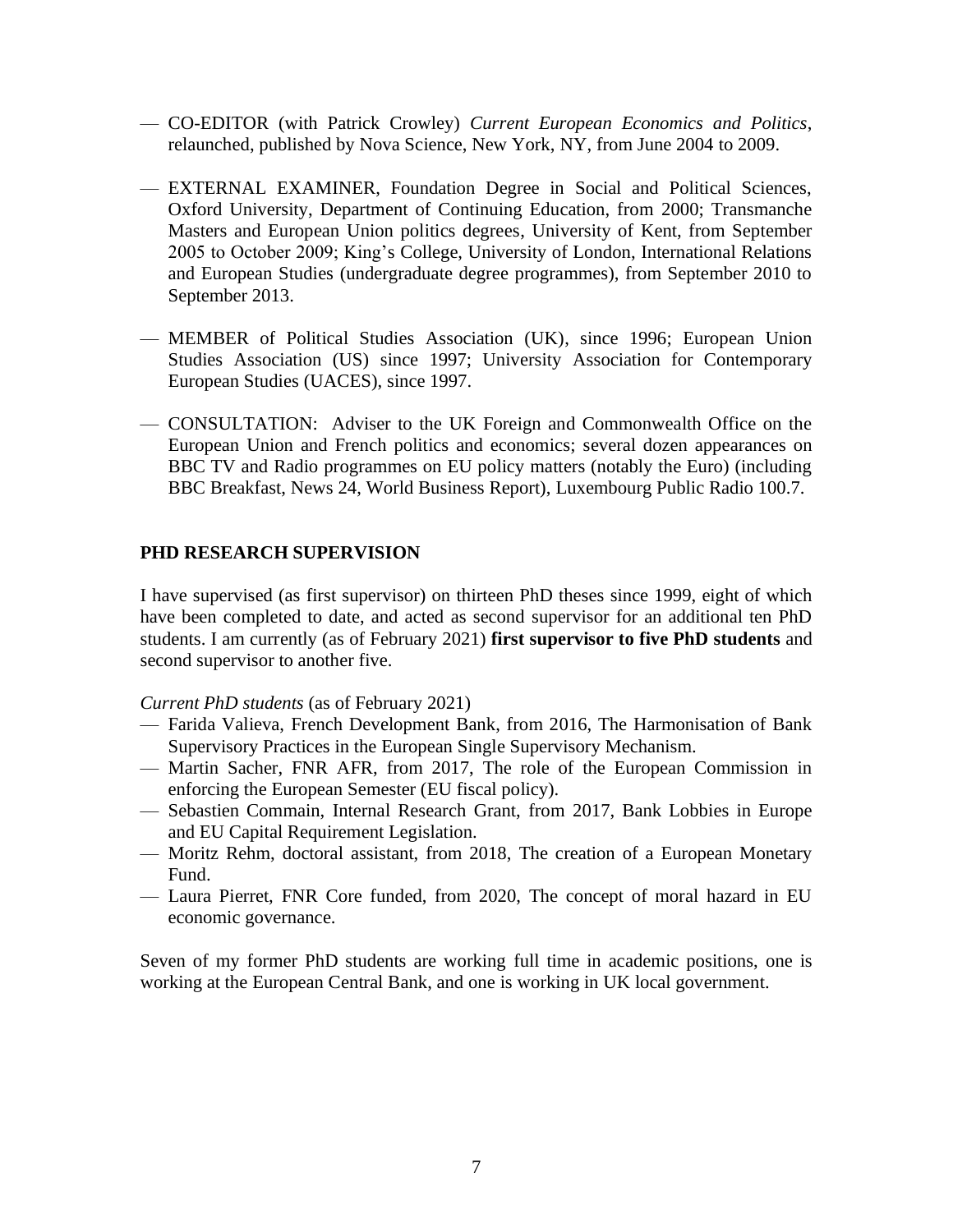# **PUBLICATIONS**

### **Main Statistics (as of December 2021)**

- Google Scholar Citations: +3275.
- Articles published in top 10% journals (ranked by Thomson ISI Web of Science and/or Scopus in Political Science, International Relations or Public Policy): 30.
- Articles published in top 10 journals (ranked by Thomson ISI Web of Science and/or Scopus in Political Science, International Relations or Public Policy): 15.
- Total peer reviewed journal articles published: 54.

#### **Books:**

*Forthcoming (accepted after peer review):*

— *Bank Politics: Bank Structural Reform in Comparative Perspective*, with Scott James, Oxford University Press, 2022.

### *Published:*

- *Regional Development Banks in the World Economy*, editor with Judith Clifton and Daniel Diaz Fuentes, Oxford University Press, March 2021.
- *Economic and Monetary Union at Twenty*, editor with Amy Verdun, Routledge, May 2021.
- *The Difficult Construction of European Banking Union*, editor with Joachim Schild, Routledge, 2020.
- *The Politics of Supranational Banking Supervision in Europe,* editor with Huw Macartney, Routledge, 2018.
- *The Political Economy of Banking Union in Europe*, with Lucia Quaglia, Oxford: Oxford University Press (financial economics), 2016. (Approved by five reviewers following submission of a long proposal and draft chapters.)
- *Market Based Banking and the International Financial Crisis*, editor with Iain Hardie, Oxford: Oxford University Press, 2013.
- *The Political Economy of Europe's Incomplete Single Market*, editor with Tal Sadeh, London: Routledge, 2011.
- *The ECB: the New European Leviathan* (with Peter Loedel), Palgrave (economics), 2005, revised second edition.
- *The ECB: the New European Leviathan* (with Peter Loedel), Palgrave (economics), 2003. (Approved by three reviewers following submission of a long proposal and draft chapters.)
- *Contemporary France: An Introduction to French Politics* (with G. Varouxakis), Oxford University Press / Edward Arnold, March 2003. This is a textbook on French government, politics, economics and society.
- *The French Road to European Monetary Union*, Palgrave, 2001.

**Journal Special Editorship** (thirteen in total)**:**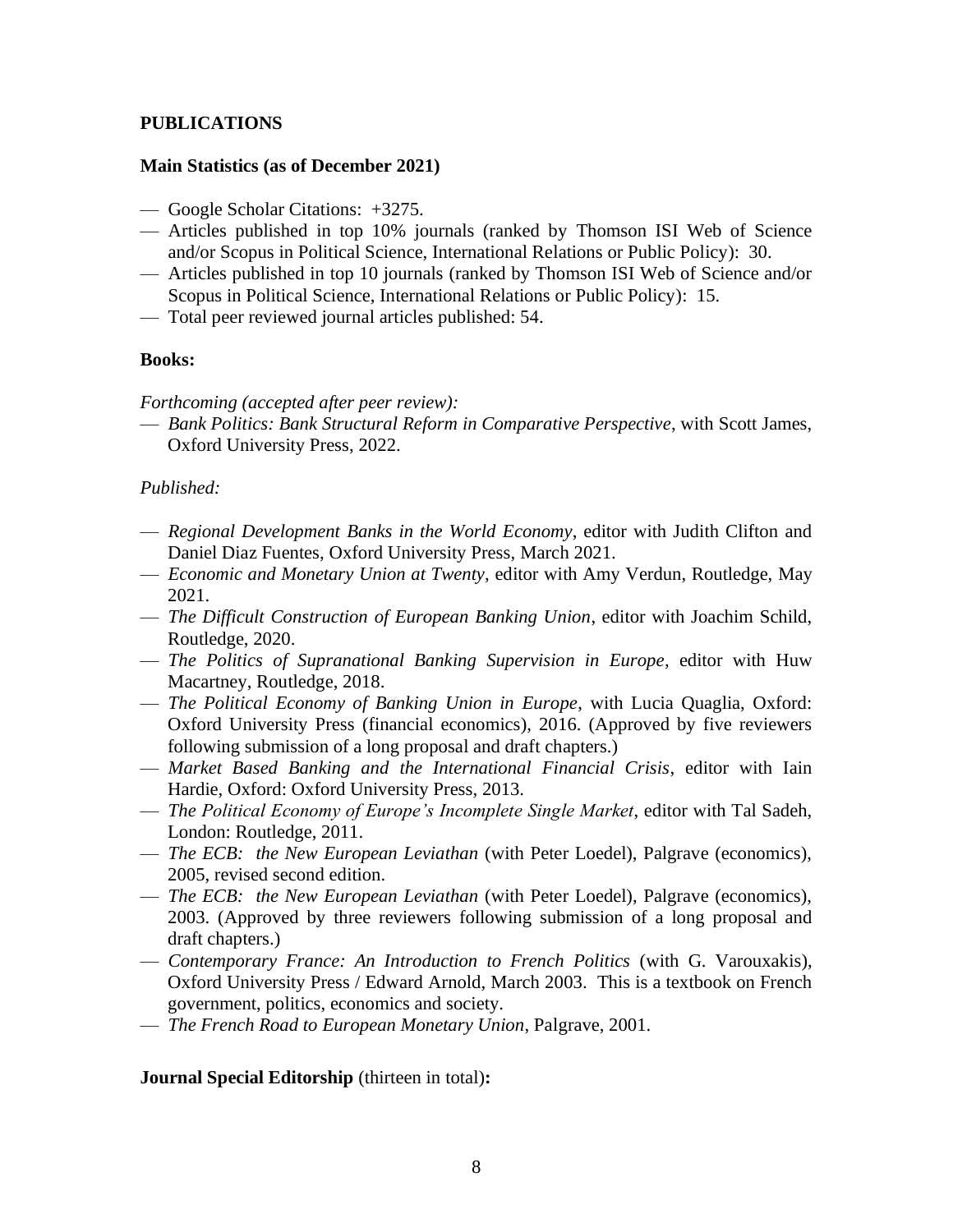## *Published*

- Co-editor with Anna-Lena Högenauer and Moritz Rehm, 'Reforming the Institutions of Eurozone Governance', Politics and Governance, 9 (2), Spring, 2021.
- Co-editor with Amy Verdun, 'Economic and Monetary Union at Twenty', *Journal of European Integration*, 42 (3), Spring, 2020.
- Co-editor with Scott James and Huw Macartney, 'Ten Years of Regulatory Reform Since the International Financial Crisis: Understanding Bank Influence in the European and International Context', *Business and Politics*, 22 (1), Spring, 2020.
- Co-editor with Joachim Schild, 'Reinforcing Supranational Bank Regulation, Supervision, Support and Resolution in Europe', *Journal of Economic Policy Reform*, 22 (3), 2019.
- Co-editor with Joachim Schild, 'Constructing Banking Union', *Journal of Economic Policy Reform*, 21 (2), Spring 2018.
- Co-editor with Joachim Schild, 'Reforming Banking Union', *Journal of Economic Policy Reform*, 21 (3), Autumn 2018.
- Co-editor with Mechthild Roos, 'Pushing the Boundaries: New Research on the activism of EU supranational institutions', *Journal of Contemporary European Research*, 13 (2), 2017.
- Co-editor with Huw Macartney, 'The Politics of Supranational Banking Supervision in Europe', special edition of *West European Politics*, 39 (3), 2016.
- Co-editor with Lucia Quaglia, 'The Political Economy of the European Sovereign Debt Crisis', *Review of International Political Economy*, 22 (3), 2015.
- Co-editor with Tal Sadeh, 'Political Economy of European Market Integration', *Journal of European Public Policy*, 17 (7), December 2010
- Co-editor, with Tal Sadeh, 'Economic Interests and European Integration', *British Journal of Politics and International Relations*, 2008, 10 (1), 2008.
- Editor, *Journal of European Public Policy*, special edition on 'Revising the Rules: the Stability Pact and the Construction of European Economic Governance', Spring, 2004, 11, 5.
- Editor, *Public Policy and Administration*, special edition on 'Issues in Public Administrative Reform in France and Britain', vol. 16, no. 4, Winter 2001.
- Co-editor with Alex Warleigh, *Current Politics and Economics of Europe*, Special edition on 'The State of the Art: Theoretical Approaches to the EU in the Post-Amsterdam Era', vol. 9, no. 2, 2000, special edition.

### **Academic Peer-Reviewed Journal Articles** (over 50 published)**:**

- 'Failing Forward in Economic and Monetary Union: Explaining Weak Eurozone Financial Support Mechanisms', with Lucia Quaglia, *Journal of European Public Policy*, 2021, 38 (10), 1555-1572 (Q1, Sociology and Political Science / Public Administration, Scopus).
- 'Stillborn Banking Union: Explaining Ineffective European Union Bank Resolution Rules', with Ioannis Asimakopoulos, *Journal of Common Market Studies*, forthcoming, 2021 (Early View) (Q1, Political Science and IR, Scopus).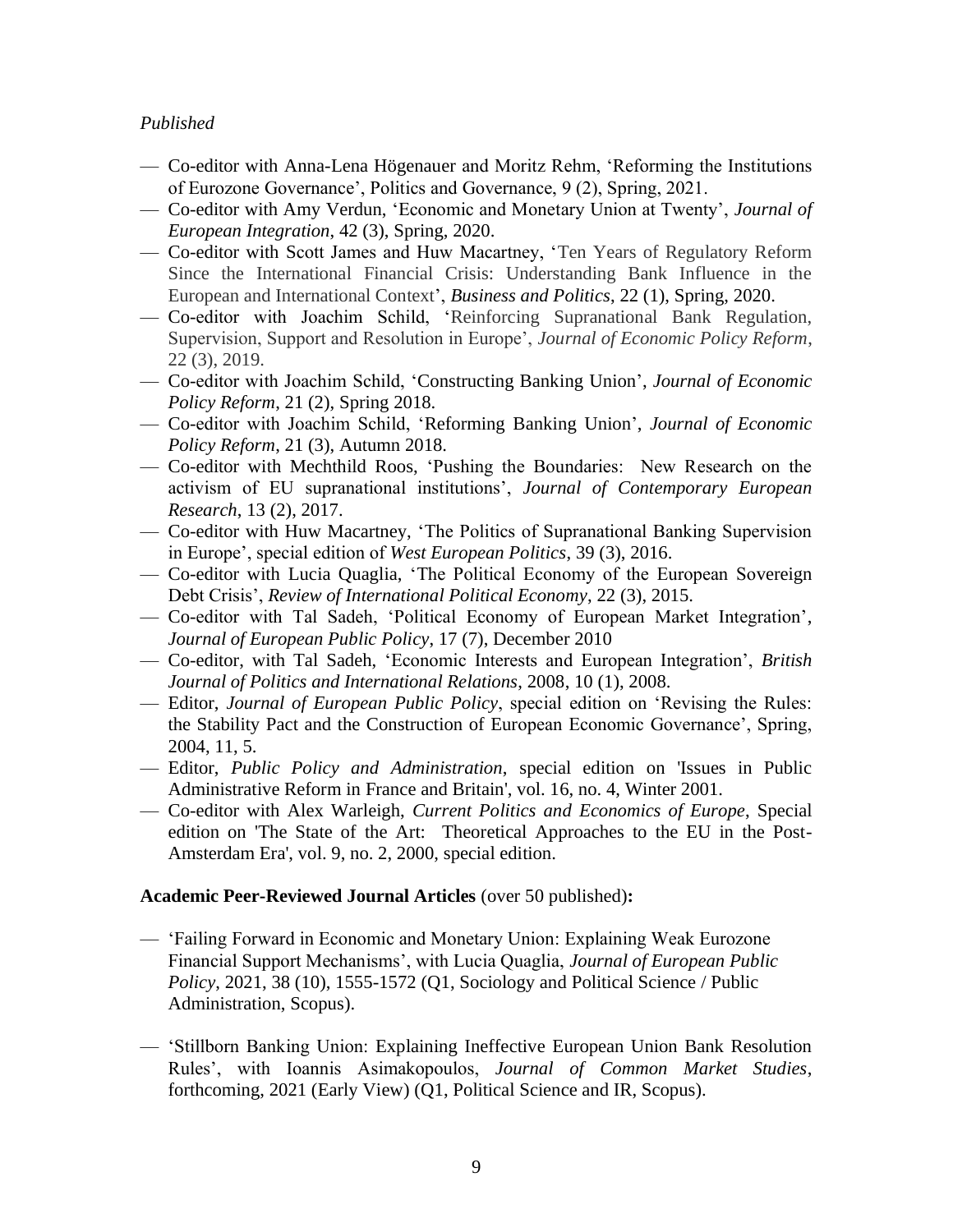- 'Torn Between Two Lovers: German Policy on Economic and Monetary Union, the New Hanseatic League and Franco-German Bilateralism', with Joachim Schild, *German Politics*, 2021 (Early View) (Q2, Political Science and IR, Scopus).
- 'The European Central Bank and the German Constitutional Court: Police Patrols and Fire Alarms', with Clément Fontan, *Politics and Governance*, 2021, 9 (2) (Q1, Public Administration, Scopus).
- 'The German "nein" to Transfer Union', with Joachim Schild, in *Journal of European Integration*, 2021, 43 (2), 207-224 (Q1, Political Science and IR, Scopus).
- 'One money, two markets? EMU at twenty and European financial market integration', with Lucia Quaglia, *Journal of European Integration*, 2020, 42 (3), 433- 448. (Q1, Political Science and IR, Scopus).
- 'Economic and Monetary Union at Twenty: A Stocktaking of a Tumultuous Second decade', with Amy Verdun, *Journal of European Integration*, 2020, 42 (3), 287-293. (Q1, Political Science and IR, Scopus).
- 'The politics of bank structural reform: Business power and agenda setting in the United Kingdom, France and Germany', with Scott James, *Business and Politics*, 2020, 22 (1), 25-51. (Q1, Political Science and IR, Scopus).
- 'Bank power and public policy since the financial crisis', with Scott James and Huw Macartney, *Business and Politics*, 2020, 22 (1), 1-24. (Q1, Political Science and IR, Scopus).
- 'The European Investment Bank as Policy Entrepreneur and the Promotion of Public-Private Partnerships', *New Political Economy*, with Moritz Liebe, 2020, 25 (2), 195- 212, doi: [10.1080/13563467.2019.1586862.](https://doi.org/10.1080/13563467.2019.1586862) (Q1, Political Science and IR, Scopus)
- 'The Democratic Legitimacy of European Central Bank Crisis Policies', *Maastricht Journal of European and Comparative Law*, with Anna-Lena Högenauer, 2019, 26 (1), 81–93; doi: 10.1177/1023263X19824776 (Q2, Law, Scopus)
- 'Tricky Accountability of the European Stability Mechanism', *Journal of Common Market Studies*, with Aneta Spendzharova, 2019, 57 (4), 894-9112; doi: 10.1111/jcms.12860 (Q1, Political Science and IR, Scopus)
- 'Parliamentary Scrutiny of National Central Banks', *Public Administration*, with Anna-Lena Högenauer, 2019, 97: 576-589. (Q1, Public Administration, Scopus)
- 'Policy Narratives and European Capital Markets Union', *Journal of European Public Policy*, with Lucia Quaglia, 2018, 25 (7), 990-1009. (Q1, Sociology and Political Science / Public Administration, Scopus)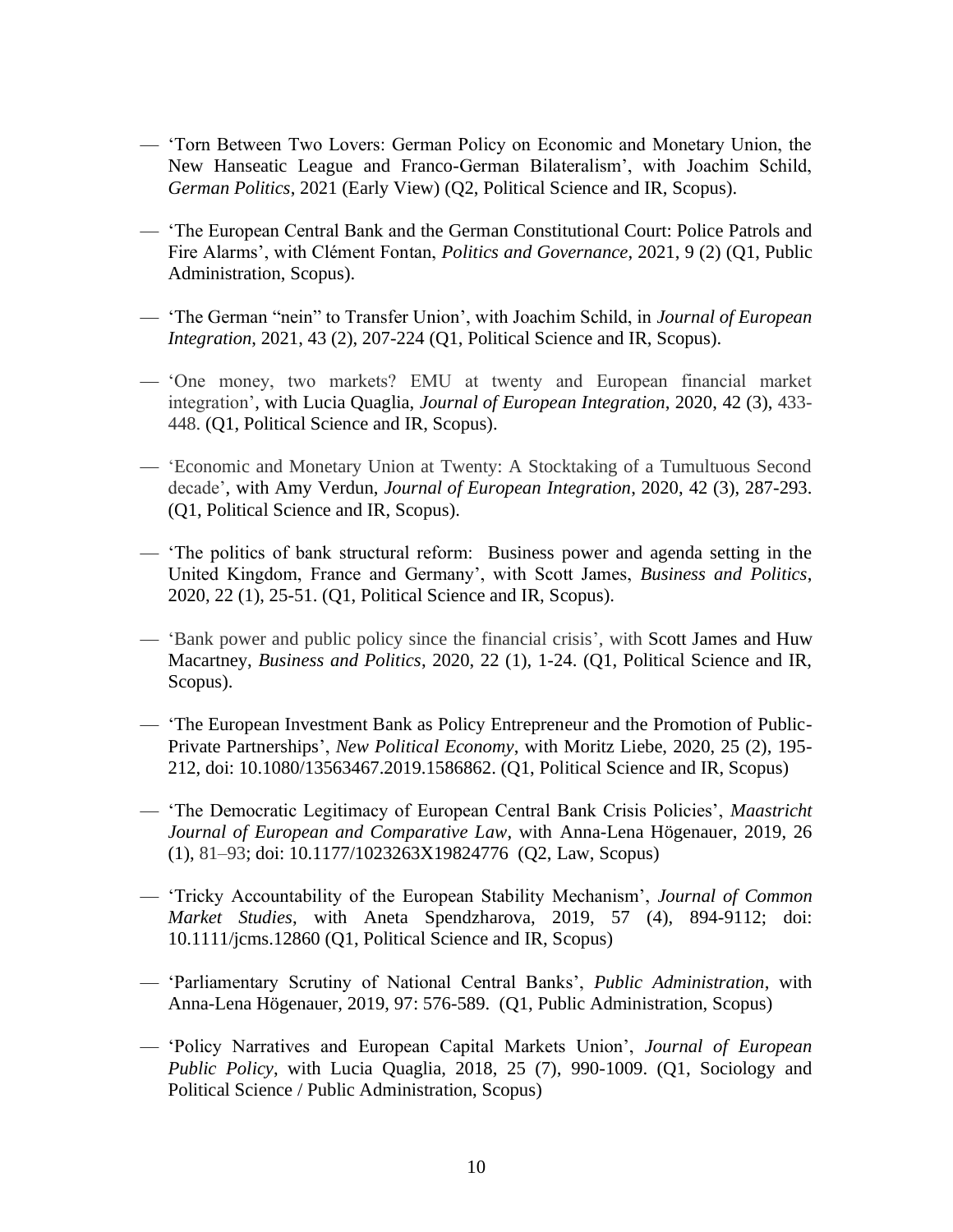- 'The European Deposit Insurance Scheme: A Step too far in Banking Union', *Journal of Economic Policy Reform*, 2018, 21 (3), 190-209. (Q1, Business and International Management, Scopus)
- 'Brexit and the Battle for Financial Services', *Journal of European Public Policy*, with Lucia Quaglia, 2018, 25 (8), 1118-1136. (Q1, Sociology and Political Science / Public Administration, Scopus)
- 'Enforcing the European Semester', *Journal of European Public Policy*, with James Savage, 2017, 25, 2, pp. 212-230.
- Brexit and the Single European Market in Finance', with Lucia Quaglia, *Journal of Common Market Studies*, 2017, 55, s1, pp. 149-164.
- 'Inflation Aversion in Europe: Exploding the Myth of a North-South divide', with Charlotte Rommerskirchen, *Socio-Economic Review*, 2017, 15, 2, pp. 385–404.
- 'Pushing the Boundaries: New Research on the Activism of EU Supranational Institutions', with Mechthild Roos, *JCER*, 2017, 13, 2, pp. 1008-24.
- 'France and European Macro-economic Policy Coordination: from the Treaty of Rome to the Euro Crisis', with Joachim Schild, *Modern and Contemporary France*, 2017, 25, 2, pp. 171-190.
- 'The Comparative Political Economy of Basel III in Europe', with Lucia Quaglia, *Policy and Society*, 35, 2016, pp. 205-214.
- 'The Political Economy of Capital Markets Union in Europe', with Lucia Quaglia and Moritz Liebe, *Journal of Common Market Studies*, 54, s1, 2016, pp. 185-203.
- 'Unconventional Monetary Policy and the European Central Bank's Problematic Democratic Legitimacy', with Anna-Lena Högenauer, *Journal of Public Law* (Austria), October 2016, 71, 2, pp. 1-24.
- 'The "ebb and flow" of transatlantic regulatory cooperation in banking', with Lucia Quaglia, *Journal of Banking Regulation*, 2016, 17, pp. 21-33.
- 'Internationalised Banking, Alternative Banks and the Single Supervisory Mechanism', with Lucia Quaglia, *West European Politics*, Vol. 39, No. 3, 2016, pp. 438-461.
- 'Supranational Bank Supervision in Europe: The Construction of a Credible Watchdog', with Jakub Gren and Lucia Quaglia, *Journal of Common Market Studies*, 53, s1, 2015.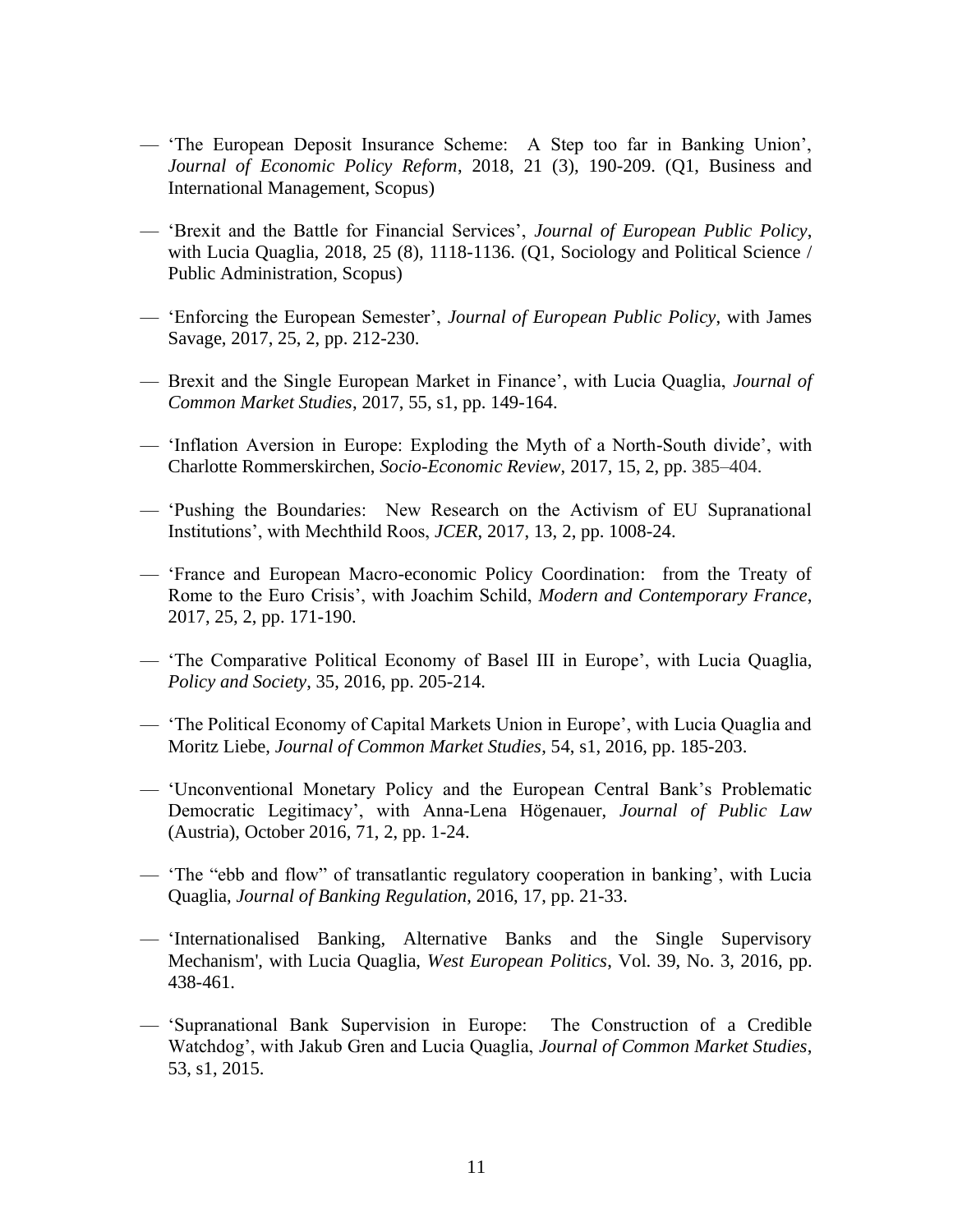- 'Die Bankenunion als Krönung der Wirtschafts- und Währungsunion?', with Lucia Quaglia, in *Integration*, January 2015.
- 'The Political Economy of the European Sovereign Debt Crisis', with Lucia Quaglia, *Review of International Political Economy*, 22, 3, 2015, 457-484, DOI: 10.1080/09692290.2015.1024707.
- 'The Steep Road to European Banking Union: Constructing the Single Resolution Mechanism', with Lucia Quaglia, *Journal of Common Market Studies*, 52, s1, 2014, pp. 125-140, DOI: 10.1111/jcms.12178.
- 'Banks and the False Dichotomy in the Comparative Political Economy of Finance', with Iain Hardie, Sylvia Maxfield and Amy Verdun, *World Politics*, 65, 4, October 2013, pp. 691–728.
- 'Banking Union as Holy Grail: Rebuilding the Single Market in Financial Services, Stabilizing Europe's Banks and "Completing" Economic and Monetary Union', with Lucia Quaglia, *Journal of Common Market Studies*, 51, s1, 2013, pp. 103-123.
- 'A panacea for all times: the Politics of the German Stability Culture', with C. Rommerskirchen) *West European Politics*, 36, 4, 2013, pp. 750-770.
- 'Banking on Stability: the European Union's New Capital Requirement Directive', *Journal of European Integration*, with Lucia Quaglia, Vol. 35, No. 3, 2013, pp. 333– 346.
- 'The Legacy of State-led Finance in France and the Rise of Gallic Market-Based Banking', *Governance*, Vol. 26, No. 3, July 2013, pp. 369–395.
- 'The Ongoing Struggle to "Protect" Europe from its Money Men', with James Buckley and Lucia Quaglia, *Journal of Common Market Studies*, vol. 50, s1, 2012, pp. 99-115.
- 'In the Vanguard of Globalisation: the OECD and Capital Liberalisation', with Tal Sadeh, *Review of International Political Economy*, 18:5, December 2011, 622-645.
- 'Regulating the so-called "Vultures of Capitalism"', with James Buckley, *Journal of Common Market Studies*, Vol. 49, s1, Blackwells: 2011, 123-143.
- 'The ever incomplete single market: differentiation and the evolving frontier of integration', with Tal Sadeh, *Journal of European Public Policy*, vol. 17, no. 7, October 2010, pp. 922-935. In 2017, this article was selected to appear in a special JEPP edition of its best published work focused on the topic of differentiated integration (online May 2017, see http://explore.tandfonline.com/content/pgas/thefuture-of-the-eu).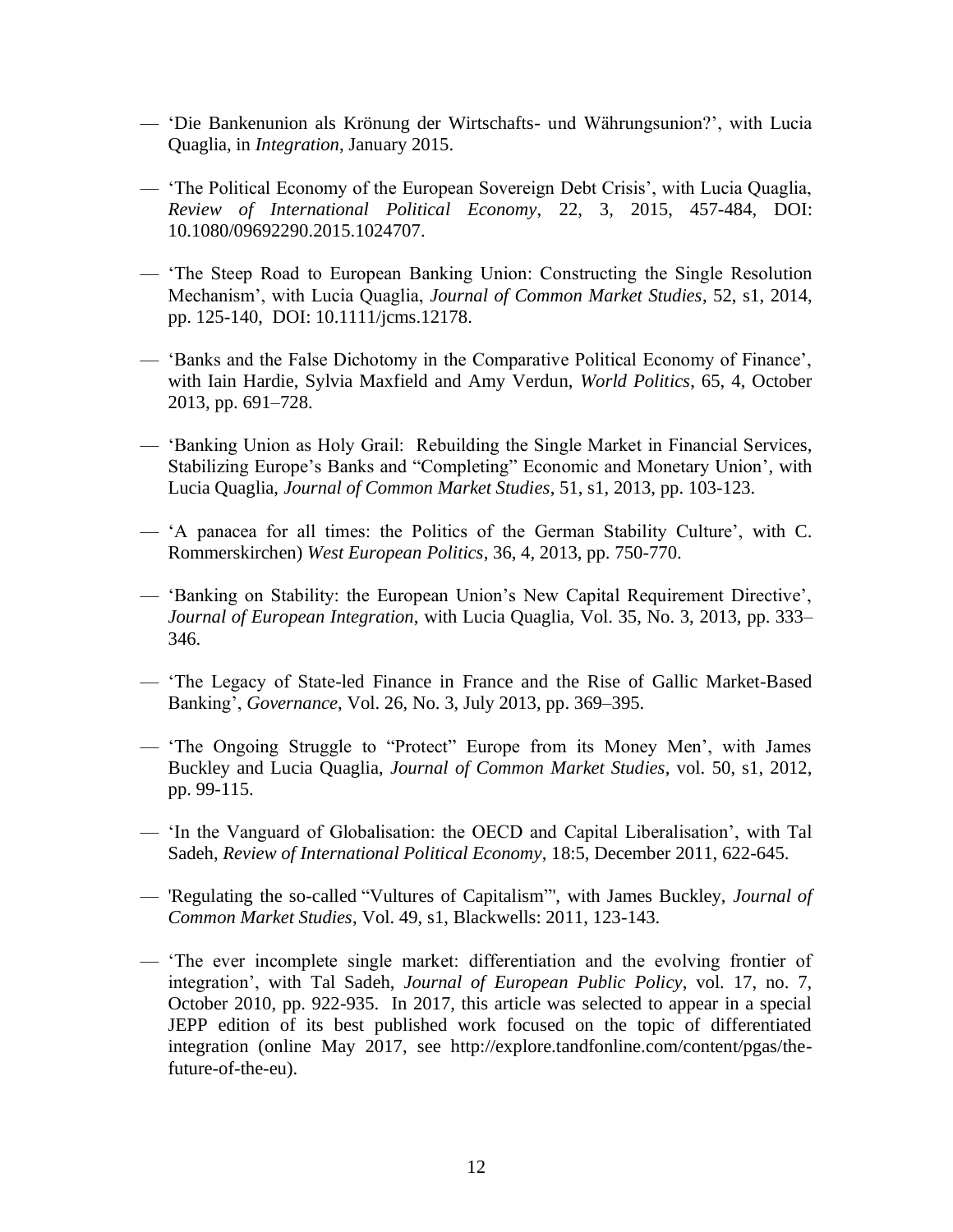- 'Gesture Politics?: explaining financial regulatory reform in the European Union', with J. Buckley, *Journal of Common Market Studies*, Vol. 48, s1, Blackwells: 2010, pp. 119-141.
- *'Die Krise* but not *La Crise*? The financial crisis and the transformation of German and French banking systems', with Iain Hardie*, Journal of Common Market Studies*, November 2009, 47:5, pp. 1015-1036.
- 'Greening the Internal Market in a Difficult Economic Climate', in *Journal of Common Market Studies*, Vol. 47, s1, Blackwells, 2009, 133-150.
- 'Running an enlarged euro-zone reforming the European Central Bank: Efficiency, legitimacy and national economic interest', in *Review of International Political Economy*, 14:5, December 2007, pp. 820-41.
- 'Making and Breaking the Rules: French Policy on EU Economic Governance', *Journal of European Public Policy*, vol. 14, no. 7, October 2007: 1061 - 1078.
- 'The Domestic Politics of Britain and the Euro', in *Journal of European Integration*, vol. 29, no. 1, March 2007. pp. 47-68,
- 'Explaining British Policy on the Euro', in *Current Politics and Economics in Europe,* special edition on Britain and Canada as Monetary Outsiders, vol. 17, no. 2, 2006, 193-218.
- 'Making and Breaking the Rules: Making and Breaking the Rules: the French reconceptualisation of 'Economic Government'?**,** in *European Integration papers online*, EIoP digest, Vol 1 #68, [http://eiop.or.at/eiop/,](http://eiop.or.at/eiop/) posted 20 October 2005.
- 'Comparing the euro-outsiders, *Journal of European Integration*, Volume 27, Number 1 / March 2005, pp. 133-150.
- 'The ECB and the Stability Pact', with Peter Loedel, in *Journal of European Public Policy*, Spring, 2004, 11, 5, pp. 832-853.
- 'France as a cavalier insider', in *Conflict and Cooperation*, Winter, 2004, 39, 2.
- 'The European Policy of the Jospin Government: A new twist to old French games', in *Modern and Contemporary France*, vol. 10, no. 3, August, 2002, pp. 353-370.
- 'Comparing Public Administrative Reform in France and the UK', *Public Policy and Administration*, vol. 16, no. 4, Winter, 2001, pp. 1-9.
- 'Denmark and the Maastricht Treaty: a Political and Legal Analysis', *Journal of European Integration*, Spring, 1994, Vol. 18, no. 1, Autumn 1994, Fall, pp. 57-96.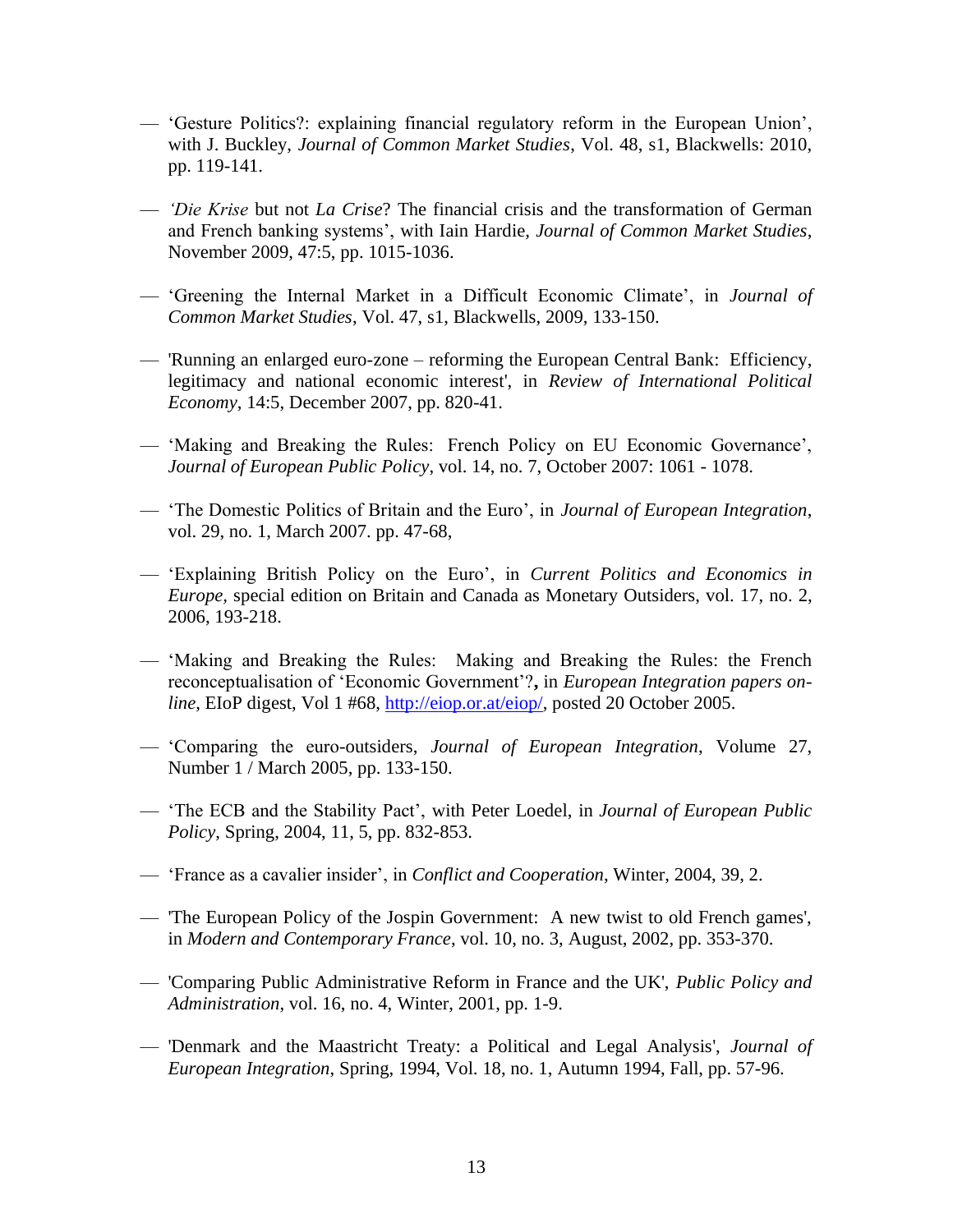— 'The Compromise on Denmark and the Treaty on European Union: a Legal Analysis', *Common Market Law Review* (Den Hague), vol. 31, no. 4, 1994, pp. 765-805.

### **Journal articles / Working Papers (others)**

- 'The Comparative Political Economy of Basel III in Europe', with Lucia Quaglia, *Europa Institute,* University of Edinburgh, Working Paper Series, summer 2015.
- 'Inflation Aversion in Europe: Exploding the Myth of a North-South divide', with Charlotte Rommerskirchen, *Europa Institute,* University of Edinburgh, Working Paper Series, summer 2015.
- 'Economic Interests and the European Union: A Catalyst for European Integration or a Hindrance?', with Tal Sadeh in *The British Journal of Politics and International Relations*, 10, 1, February 2008, pp. 1-14.
- Introduction to *Journal of European Public Policy*, special edition on 'Revising the Rules: the Stability Pact and the Construction of European Economic Governance', Spring, 2004, 11, 5, pp. 761-766.
- 'Introduction' to 'The State of the Art: Theoretical Approaches to the EU in the Post-Amsterdam Era', special edition of *Current Politics and Economics of Europe*, vol. 9, no. 2, 2000, special edition, 117-120.
- 'Alternance, Continuity and Change: Economic Review of 1997', *Modern and Contemporary France*, May 1998, pp. 218-222.
- 'The Enarques: the Dumbest Elite in the World?', *La Lettre de la Maison Française d'Oxford*, Hilary Term, 1997, pp. 31-43.

# **Chapters in edited volumes:**

- 'Regional Development Banks in the World Economy, with Judith Clifton and Daniel Diaz Fuentes, in Clifton, J. et al, eds., *Regional Development Banks in the World Economy*, Oxford University Press, 2021.
- 'Regional Development Banks and the promotion of Public-Private Partnerships' with Moritz Liebe, in in Clifton, J. et al, eds., *Regional Development Banks in the World Economy*, Oxford University Press, 2021.
- 'Comment expliquer les reforms du secteur financier en Europe : acteurs, idées ou institutions', in Saurugger, S. and Hassenteufel, P., eds., *Les Politiques Publiques dans la Crise*, Paris : les Presses de Sciences Po, 2021, pp. 111-144.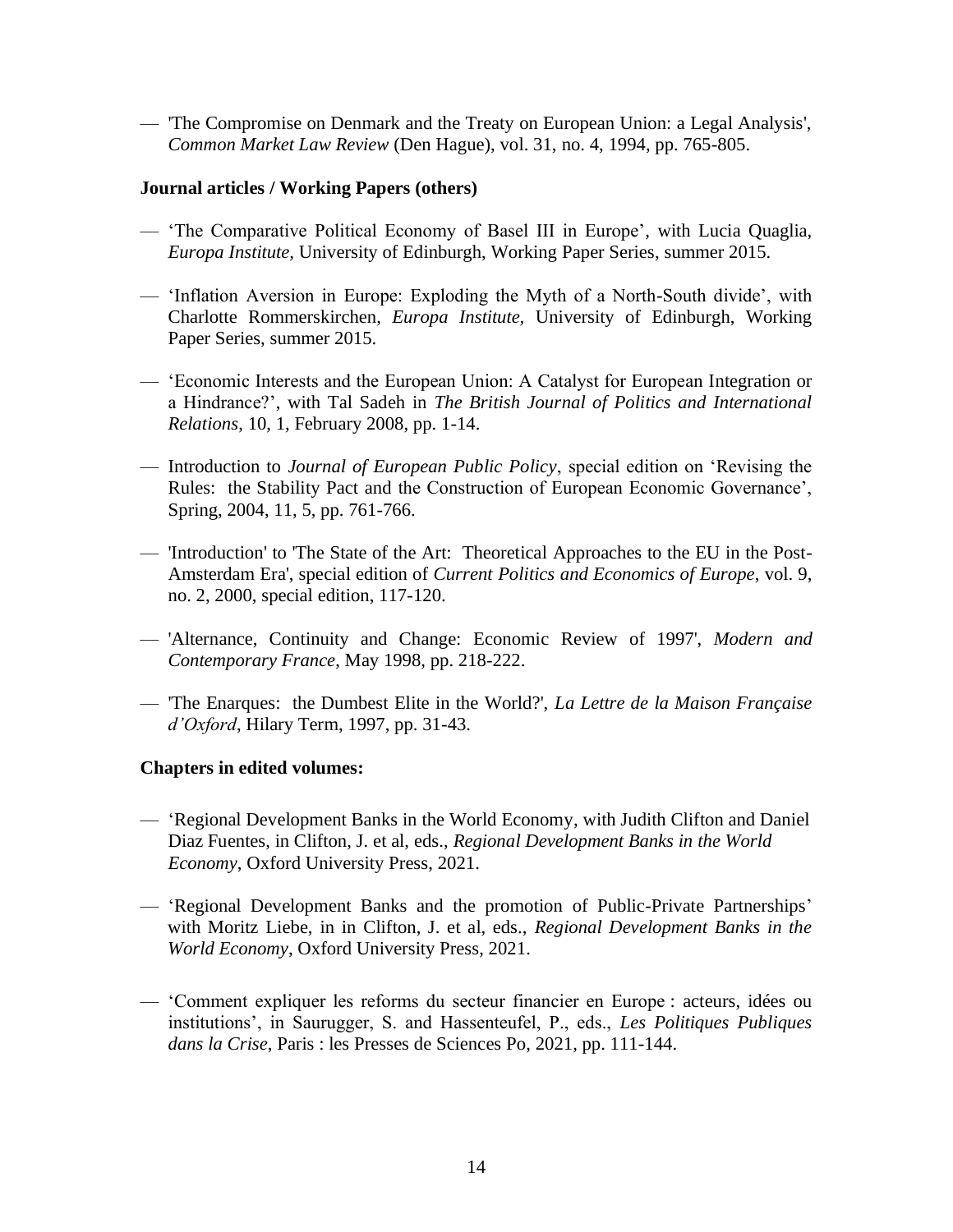- 'Theoretical Lessons from EMU and Banking Union: Plus ça change', with Lucia Quaglia, in D,. Howarth, D. and J. Schild, eds., *The Difficult Construction of European Banking Union*, London: Routledge, 2020, pp. 38-50.
- 'Modernising France through European Monetary Integration: Raymond Barre', in K. Dyson and I. Maes, eds. *The Architects of the Euro*, Oxford: OUP, 2016.
- 'Banking Union as the Crowning of EMU', with L. Quaglia, in Danescu, E. *Pierre Werner*, Peter Lang, 2015.
- Howarth, D. & Quaglia, L. 'The New Intergovernmentalism in Financial Regulation and European Banking Union', in Bickerton, C. *et al.* eds., *The New Intergovernmentalism: States and Supranational Actors in the Post-Maastricht Era*, Oxford: OUP, 2015, pp. 146-162.
- 'Regulating Hedge Funds', with Lucia Quaglia, in D. Mügge, ed., *Europe's Place in Global Finance Governance*, Oxford: OUP, 2014, pp. 113-126.
- 'Introduction: Towards a Political Economy of Banking', with Iain Hardie, Sylvia Maxfield and Amy Verdun in Hardie, I. and Howarth, D., eds. *Market Based Banking and the International Financial Crisis*, Oxford: Oxford University Press, 2013, pp. 1- 21.
- 'Framing Market-Based Banking and the Financial Crisis', with Iain Hardie, in Hardie, I. and Howarth, D., eds. *Market Based Banking and the International Financial Crisis*, Oxford: Oxford University Press, 2013, pp. 22-55.
- 'A Peculiar Kind of Devastation: German Market-Based Banking', with Iain Hardie, in Hardie, I. and Howarth, D., eds. *Market Based Banking and the International Financial Crisis*, Oxford: Oxford University Press, 2013, pp. 103-127.
- 'State Intervention and Market-Based Banking in France', in Hardie, I. and Howarth, D., eds. *Market Based Banking and the International Financial Crisis*, Oxford: Oxford University Press, 2013, pp. 128-150.
- 'Unity and disunity among central bankers in an asymmetric Economic and Monetary Union', in Hayward, J. and Wurzel, R., *European Disunion: The Multidimensional Power Struggles*, Basingstoke: Palgrave, 2012, pp. 131-145. PR
- 'Industrial Policy: The Softer Side of Differentiated Integration' in Dyson, K. and Sepos, A., eds., *Which Europe? The Politics of Differentiated Integration*, Basingstoke: Palgrave Macmillan, 2010, pp. 233-250. PR.
- 'Bank of France: The challenge of escaping politicization', in Kenneth Dyson and Martin Marcussen, *Central Banks in the Age of the Euro: Europeanization, Convergence, and Power*, Oxford University Press, 2009, pp. 111-129.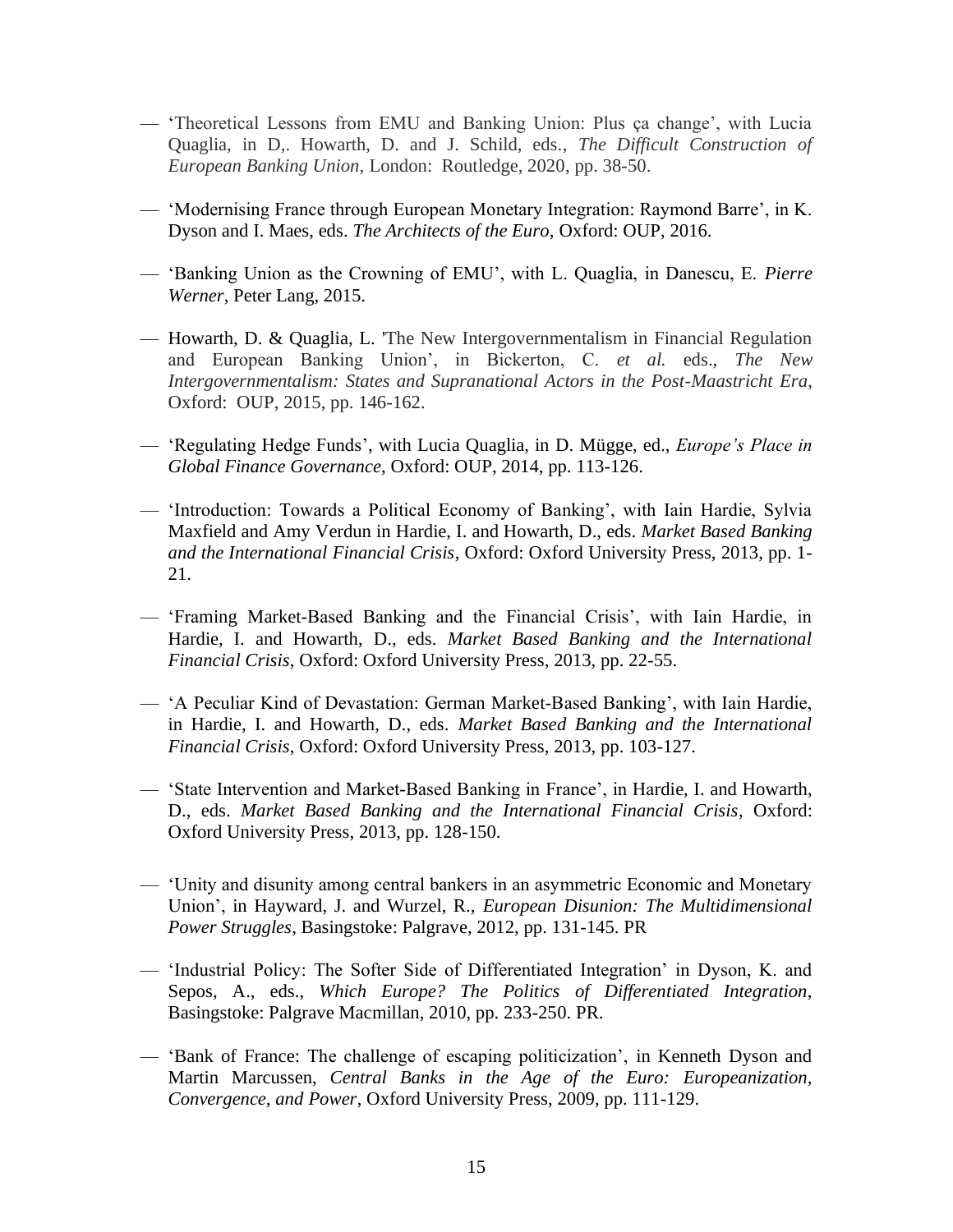- 'The European Central Bank: The Bank that rules Europe?' in Kenneth Dyson and Martin Marcussen, *Central Banks in the Age of the Euro: Europeanization, Convergence, and Power* (Oxford University Press, 2009), pp. 73-88.
- 'Euro Area Enlargement and European Central Bank Reform', in eds., L. Lacina, et al., The Economic Performance of the European Union: Issues, Trends and Policies, Basingstoke, Macmillan Palgrave, 2009, pp. 82-104. PR.
- 'France in the Euro-Zone: the management of paradoxical interests' in Ken Dyson, ed., *The Euro at Ten*, OUP, 2008, pp. 111-132.
- 'Making and Breaking the Rules: French Policy on EU Economic Governance' in Grossman, E., *France and the European Union : After the Referendum on the European Constitution*, Routledge, 2008. PR.
- 'From Leader to Frustrated Watchdog: the European Commission and monetary integration', in Jack Hayward, ed., *Leaderless Europe*, OUP, 2008, pp. 28-46. PR.
- 'The Commission Defends the European Consumer', *The European Union: Annual Review, Journal of Common Market Studies*, Oxford: Blackwells, 2008, Vol. 46, 91- 107.
- 'Using Europe to Keep the World at Bay: French Policy on EU Economic Governance', in M. Maclean and J. Szarko, *France on the World Stage*, 2008, 127- 143. PR.
- 'Enlarging the European Central Bank', in J. Roy and P. Gomis-Porqueras, eds., The Euro and the Dollar, Ashgate Publishing: Aldershot, UK, 2007, part 4, chapter 1.
- 'Reinforcing the new Lisbon Message of Competitiveness and Innovation', *The European Union: Annual Review, Journal of Common Market Studies*, Oxford: Blackwells: 2007, Vol. 45, pp. 89–105.
- 'Explaining British Policy on the Euro', in A. Verdun, ed., *Britain and Canada and their large Neighbouring Monetary Unions*, *Nova Science*, 2006, pp. 149-168.
- 'Internal Policy Developments', *2005/2006*, *Journal of Common Market Studies*, 2006, pp. 81-99.
- 'Internal Policy Developments', *The European Union: Annual Review, 2004/2005*, *JCMS*, 2005, pp. 63-84.
- 'The European Central Bank and the management of Europe's money', in Peter van der Hoek, ed., *Public Policy and Public Administration in the EU*, New York: Martin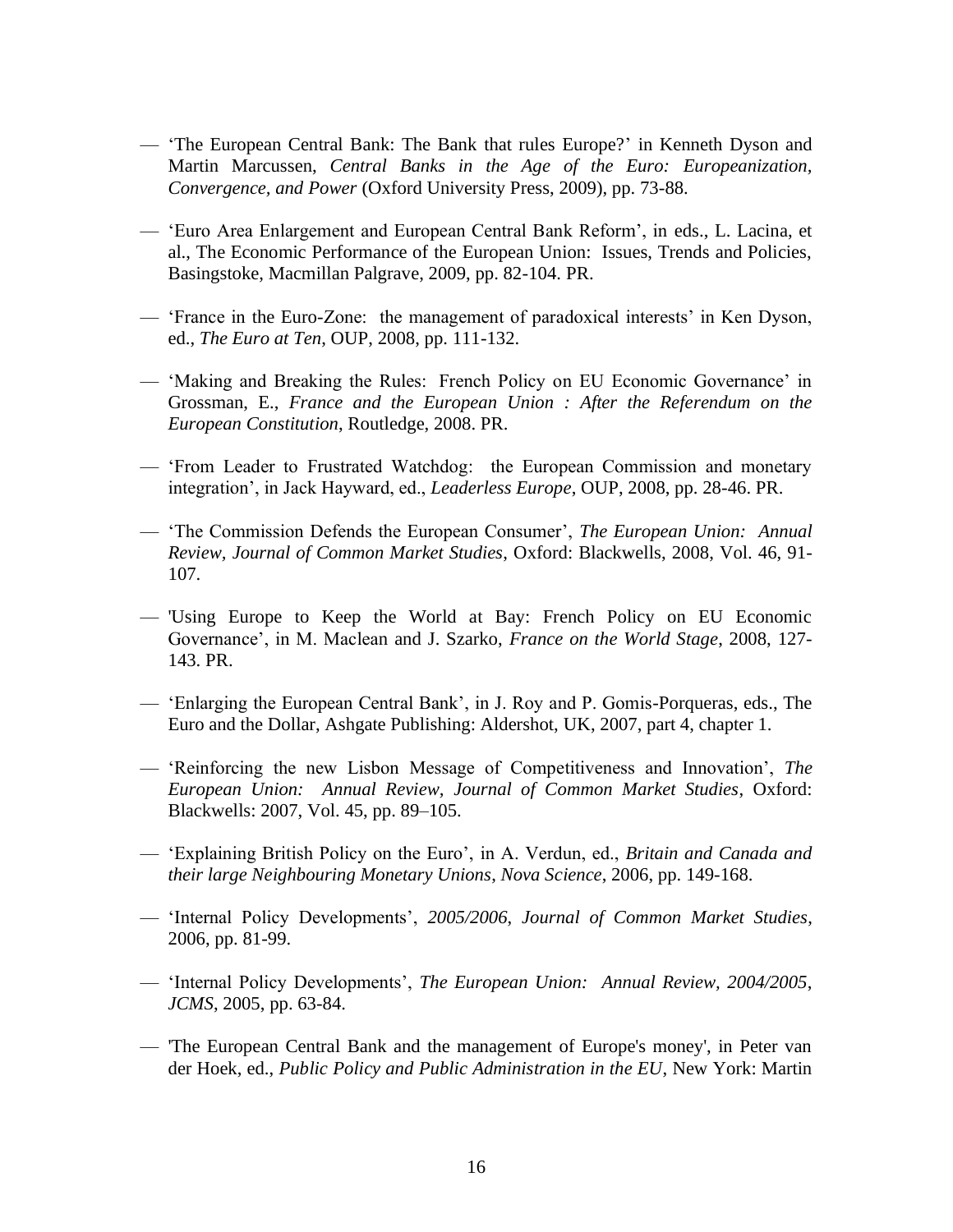Dekker Inc., 2005. This 18,000 word chapter was peer reviewed by three academics. PR.

- 'Internal Policy Developments', *The European Union: Annual Review, 2003/2004*, *JCMS*, 2004, pp. 51-71.
- 'Rhetoric Divergence: Real Convergence?: The Economic Policy Debate in the 2002 elections', in John Gaffney, ed., *The 2002 French Presidential and Legislative Elections*, Ashgate, 2004, pp. 200-221. PR.
- 'The European Central Bank', in Alex Warleigh, ed., *Making Europe Work: Institutions of the European Union*, Routledge, 2002, pp. 81-100.
- 'The French State in the Euro-Zone: "Modernization" and Legitimizing *Dirigisme*' in Kenneth Dyson, ed., *European States and the Euro*, Oxford: OUP, 2002, pp. 145- 172.
- 'EMU, Integration Theories and the annoying complexities of French policy-making', in Amy Verdun, ed., *European Integration Theory and the Euro*, Roman and Littlefield, 2002, pp. 179-200.
- 'French subnational government and the European Union: the relocation and reformulation of governance and the restructuring of policy networks', in Sue Milner et al., ed., *Reinventing France*, Palgrave, 2004. PR.
- 'France' in Juliet Lodge, ed., *The 1999 Elections to the European Parliament*, Palgrave, 2001, pp. 117-138.
- 'The Reform of the Community Budget', in Tamás Kende (ed.), *Az Európai Közösségek Joga és Politikái*, Budapest: Budapest University Press, 1993. This is the first comprehensive textbook on EU studies published in Hungarian.
- 'The Politics of Economic and Monetary Union', (April, 1993), Tamás Kende (ed.), *Az Európai Közösségek Joga és Politikái*, Budapest: Budapest University Press, 1993.
- 'The Move of the National Energy Board to Calgary', *Parliamentary Papers, 1991- 1992,* Ottawa: The Canadian Political Science Association, 1993.

### **Non-academic journal articles and professional publications**

- '(Not) Completing Economic and Monetary Union through Banking Union', with L. Quaglia, *Comparative Politics Newsletter*, American Political Science Association, autumn, 2014.
- *Economist Intelligence Unit* reports (2005-2013) on French and EU politics economics and business matters. I wrote the Politics and Business Environment sections of the *Economist Intelligence Unit* monthly update on France and the Annual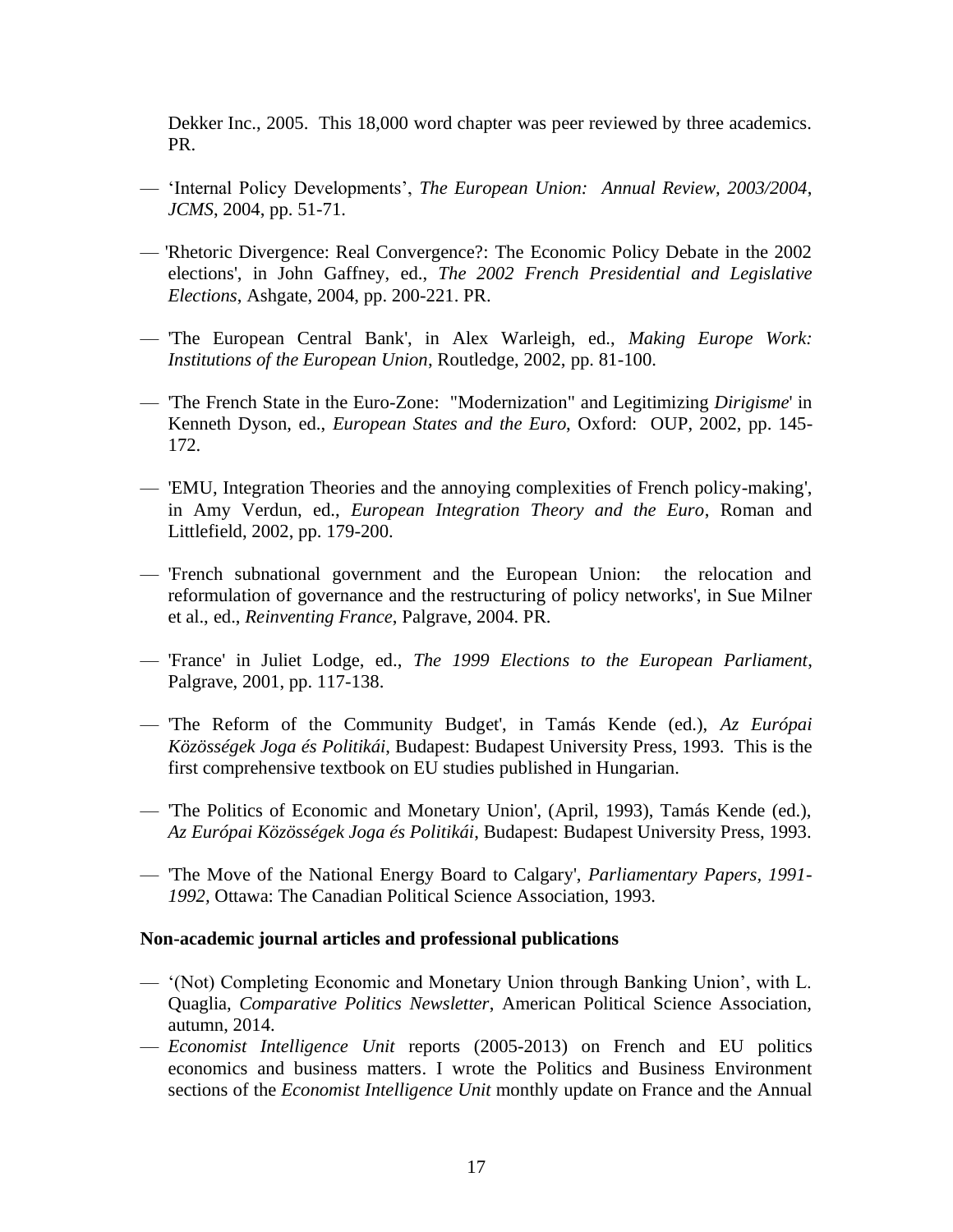Country Forecast on France (in hardcopy and posted on-line). I wrote the bi-annual Financial Sector report covering France and contribute to the bi-annual EU Financial Sector report.

- Occasional contributor on EU and French political economy topics for *Oxford Analytica*.
- 'Stability and Growth Pact Reform', *EUSA review*, Winter 2006, pp. 7-10.
- 'Reforming the ECB for enlargement: a critical perspective' in *Monetary Policy Review*, Euromoney Institutional Investor, London, December 2003.

### **Dictionary and Encyclopaedia entries**

- Entries on Economic and Monetary Union (EMU), Common Foreign Security (CFSP), Schengen area, International Monetary Fund (IMF), etc. in McLean, Iain, *Oxford Concise Dictionary of Politics*, Oxford: OUP, 2003 and 2009.
- 'The French Economy' in Juliet Love and Jill O'Brien, eds., *Western Europe 2007*, *Western Europe 2008, Western Europe 2009, Western Europe 2010*, *Western Europe 2011 and Western Europe 2012.* London: Informa, 2007 / 2008 / 2009 / 2010 / 2011 / 2012. Each of these (approx.) 10000 word annual entries is significantly different from the previous year's entry.

### **Published Reports / Others**

- Sections on Britain, in the Europub Case Study on Employment Action Plans. In 2001-2003, I was engaged in a project entitled 'Improving the Human Research Potential and the Socio-Economic Knowledge Base' and understanding the development of a 'European Public Space' (EUROPUB), financed by the European Commission's Fifth Framework Programme (see above).
- Published *Ecole Nationale d'Administration* group reports: 'La gestion des déchets', *Administration Comparée*, 1996; 'Les structures de dialogue et de négociation', *Questions Sociales*, 1996.

**REVIEWS. I have acted as an article referee for the following journals:** *New Political Economy, World Politics, Regulation and Governance, Comparative Political Studies, Comparative European Politics, Journal of Common Market Studies, Journal of European Public Policy, European Journal of Political Research, Journal of European Integration, Review of International Political Economic, British Journal of Politics and International Relations, Socio-Economic Review, International Interactions, Institute for Economic Affairs* (Institute Journal), *European Integration On-line Papers* (EIOP-Vienna), *French Politics, German Politics, West European Politics, Perspectives on Politics, Journal of Contemporary European Studies, Journal of Contemporary European Research, European Union Politics*.

I have acted as a manuscript referee for the following publishers: OUP, CUP, Routledge and Palgrave.

### **CONFERENCE PAPERS AND INVITED TALKS**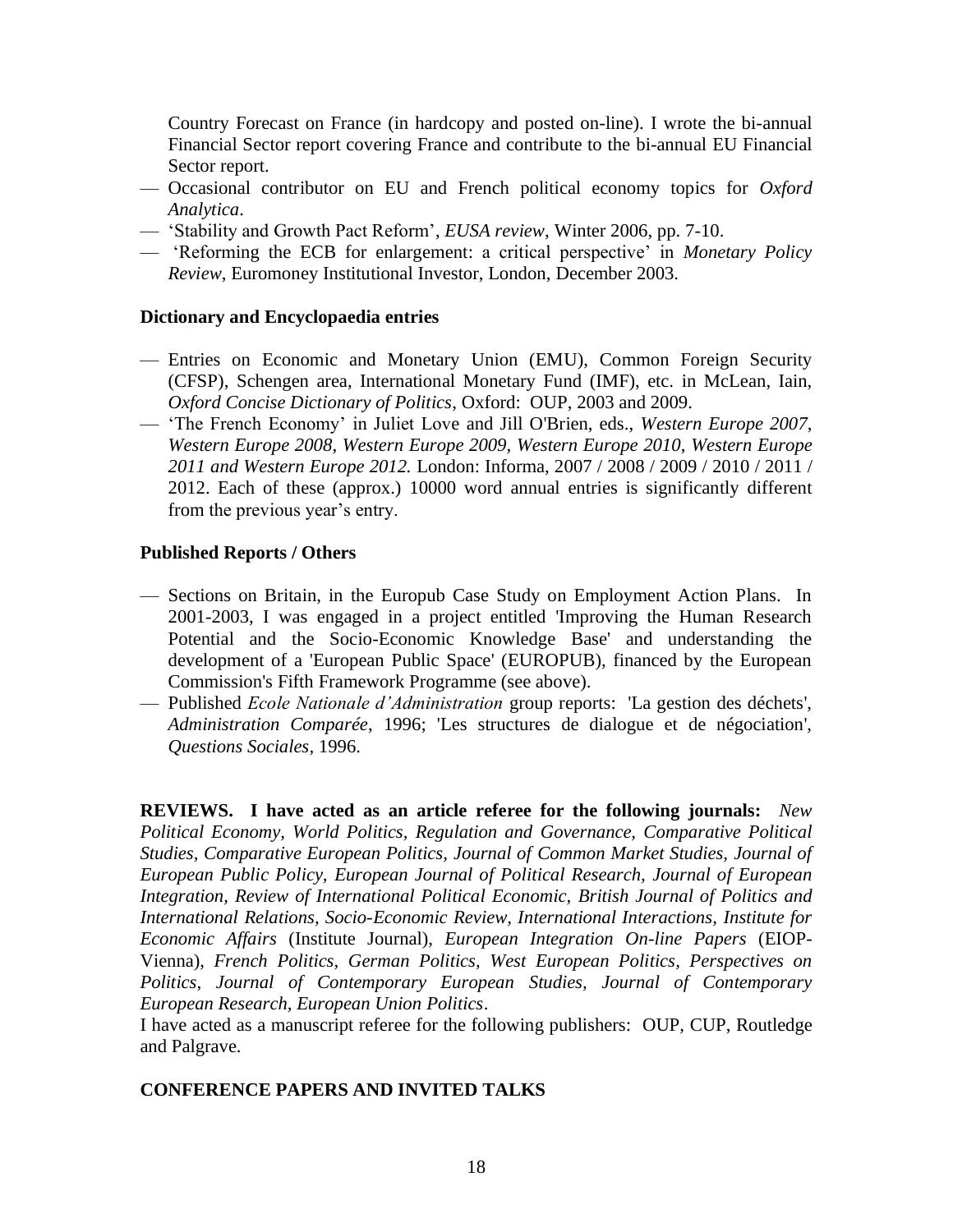I can provide the list of my conference papers and invited papers upon request.

# **COURSES CURRENTLY TAUGHT at the Université du Luxembourg (MA-level / PhD-level)**

- The Political Economy of European Integration
- International Political Economy
- The European Union and Finance
- European Union as a Political System
- MA dissertations
- Research Seminars in Political Science (PhD)
- Topics in Public Policy (convenor) (PhD)

# **COURSES PREVIOUSLY TAUGHT**

# **At the University of Luxembourg**

- Concepts and Approaches in Political Science (PhD)
- The United Kingdom and the European Union (MA)

# **Courses taught at Oxford University (1996-1998)**

- West European Government and Politics paper (Third Year Undergraduate, University College)
- Comparative Politics paper (First Year Undergraduate, University College)
- French Government and Politics (Foundation Degree Programme)
- West European Welfare States (Foundation Degree Programme)

# **Courses taught at Aston University (1997-2000)**

- European Union (level 2)
- West European Politics and Government (level 2 and Masters)
- Britain in the EU (level 2)
- Political Economy in Western Europe (level 4)
- France and European Integration (Masters)

# **In French (through the French Department at Aston):**

- French Economic Policy (level 2)
- The French Political Executive (level 2)
- Current Debates in French Politics (level 4)
- Contemporary French Politics (level 4)
- Third and Fourth Year Thesis Supervision

# **Courses taught at Queen Mary, University of London (2000-03) / New York University (London) (2000-03):**

- West European Government and Politics (level 2)
- European Integration and the EU as a Political System (level 3)
- Comparative Politics (level 1)